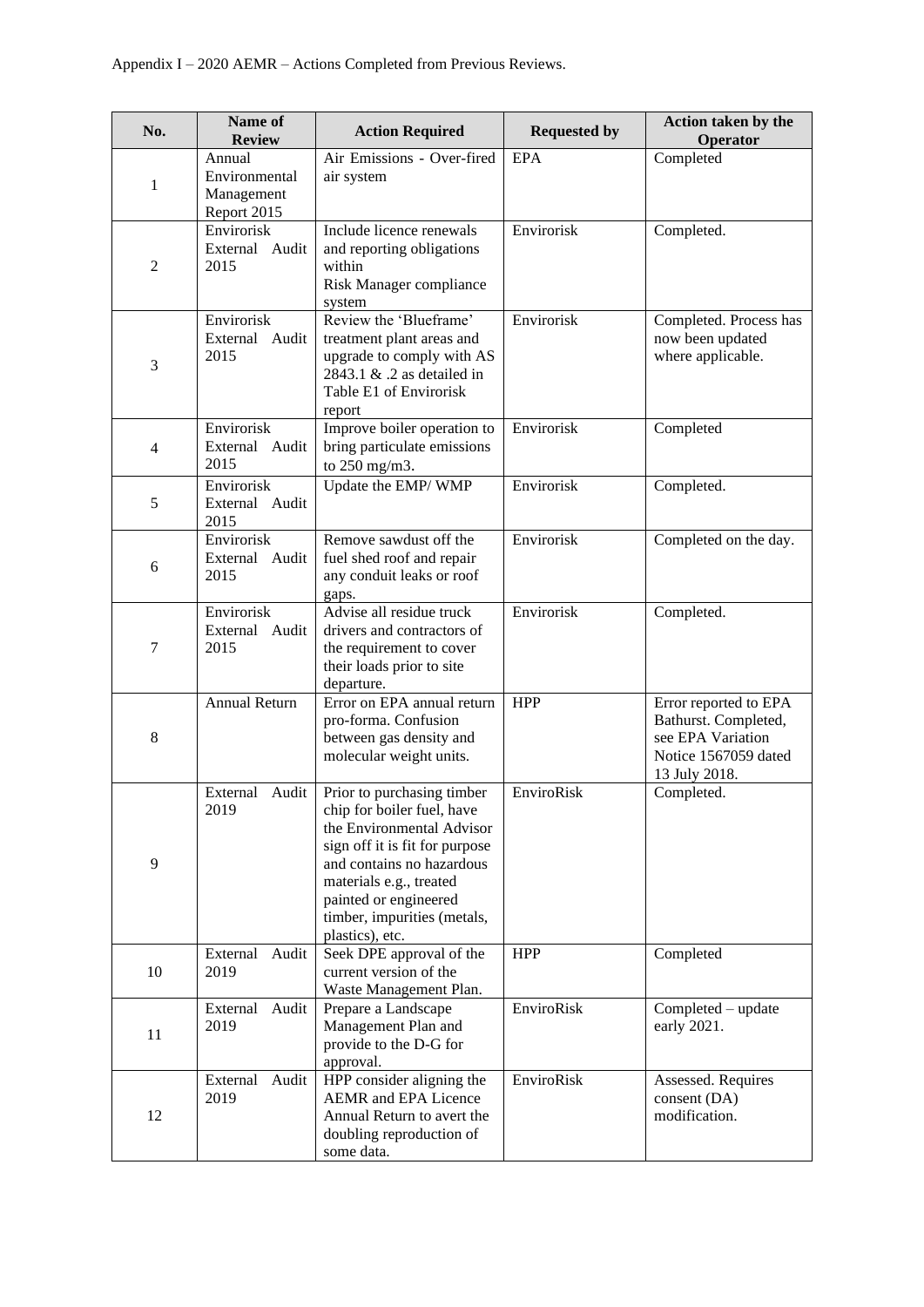| No. | Name of<br><b>Review</b> |       | <b>Action Required</b>                                                                                                                                                                                                                                                                                                                                                                                                                                           | <b>Requested by</b> | Action taken by the<br>Operator                                       |
|-----|--------------------------|-------|------------------------------------------------------------------------------------------------------------------------------------------------------------------------------------------------------------------------------------------------------------------------------------------------------------------------------------------------------------------------------------------------------------------------------------------------------------------|---------------------|-----------------------------------------------------------------------|
| 13  | External<br>2019         | Audit | Develop a system for<br>management and control of<br>H <sub>2</sub> waste including<br>operator training to ensure<br>treated Bifenthrin timbers<br>do not enter the boiler fuel<br>waste re-use stream. (This<br>may alter if permission is<br>granted by EPA to burn<br>bifenthrin treated timber<br>following a proof of<br>destruction testing<br>program). There may be<br>options to re-use these<br>residues as a beneficial re-<br>use, e.g., fuel, MDF. | EnviroRisk          | Completed                                                             |
|     | External<br>2019         | Audit | Undertake<br>testing<br>$\mathcal{L}$<br>to<br>correlate the Opacity meter<br>with particulate emission<br>levels such that it can be<br>used as both a compliance<br>device and a control tool for<br>boiler operators to regulate<br>fuel/air mix and overfire air<br>controls.<br>b) Set out an SOP such that<br>operators may be trained in<br>the use of the opacity<br>monitoring system to<br>maximise boiler<br>combustion efficiency.                   | EnviroRisk          | Completed                                                             |
|     | External<br>2019         | Audit | Develop a new SOP<br>capturing control over<br>treated timber required<br>including movement of<br>liquid residues and empty<br>container labelling and<br>storage. Train all relevant<br>operators in the SOP.                                                                                                                                                                                                                                                  | EnviroRisk          | Completed as part of<br>the Waste Management<br>Plan.                 |
|     | External<br>2019         | Audit | Verify and hold<br>documentation that the<br>contractors transporting<br>treated timber waste are<br>Licenced.                                                                                                                                                                                                                                                                                                                                                   | EnviroRisk          | Completed.                                                            |
|     | External<br>2019         | Audit | Make sure all operators<br>have access to chemical<br>SDS data via an on-line<br>system as some chemical<br>information was not<br>available in hard copy at<br>stations.                                                                                                                                                                                                                                                                                        | EnviroRisk          | Completed. SDS are<br>now maintained in the<br>shift leader's office. |